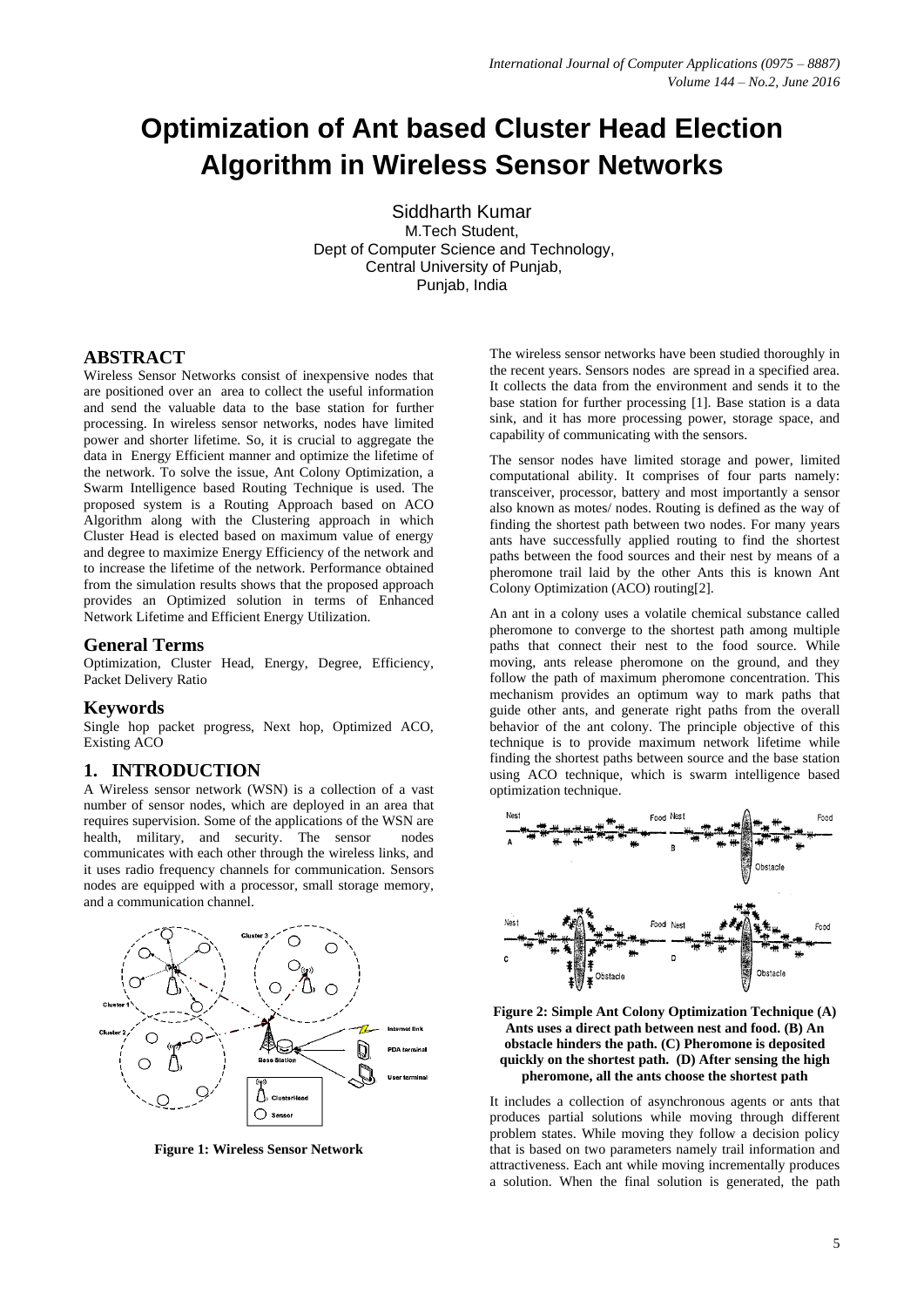information of the components is modified by evaluating the solution that will help in directing the further mechanism of the future ants.

# **2. RELATED WORKS**

# **2.1 Pheromone Based Energy Aware Directed Diffusion (PEADD)**

PEADD [3] is based on Ant Colony Optimization technique. This protocol aims at maximizing the lifetime of the sensor nodes by deploying nodes having higher energy for the information gathering process. In this algorithm, ant agent increases the pheromone value on a path corresponding to the remaining energy levels of nodes. Paths with higher residual energy is elevated. The value of pheromone decays with the transmission of data because the pheromone value is linked to the remaining energy. The pheromone value is revised based on the amount of transmittied data.

The simulation results show that for an increased number of dead nodes, the network lifetime attained by this protocol is much higher as compared to the Directed Diffusion.

## **2.2 Probabilistic, Zonal and Swarm-Inspired System for Wildfire Detection (PZSWiD)**

This protocol follows a data-centric approach; the system follows a swarm inspired routing and aggregation algorithm. This algorithm uses a probabilistic model for representing information in a data-centric sensor network.

In PZSWiD, the sensor nodes perform two functions firstly they reply to different queries generated by a sink node, and secondly they transport detected events, e.g., an outbreak of fire to the sink. The algorithm was simulated in NS-2 with a variation of different zone radii, while analyzing its average delay and the average energy dissipated. This algorithm has not been compared with any existing protocol for performance measurements [4].

## **2.3 Adaptive Clustering For Energy Efficient WSN Based On ACO (ACO-C)**

[5] Proposed ACO-C which is based on ACO it uses adaptive clustering for energy efficient wireless sensor networks. This algorithm uses a new energy-aware clustering approach by using appropriate cost function implemented at the base station. It minimizes the cost of long distance transmission and distributes the data among all sensor nodes evenly using aggregation. The routing problem was adapted as a clustering problem in which the objective is to select K out of N nodes as cluster heads, which was achieved through agent consideration called software ants. The simulation of algorithm was carried in Matlab platform and compared with LEACH. Protocols like LEACH-C and PSO-C performed better in terms of data delivery and network lifetime.

## **2.4 Ant Colony Clustering Algorithm (ACALEACH)**

[6] Suggested an Ant Colony Clustering Algorithm. Which is an improved version of LEACH. This algorithm considers the node residual energy and the distance between the cluster heads for selection of cluster heads. It uses the ant colony algorithm into the inter-cluster routing technique which reduces the energy consumption of cluster heads and thus optimises the lifetime of the sensor networks.

This algorithm is compared with LEACH in Matlab environment in which it outperforms in terms of average energy consumptions and survival nodes at the end of the simulation. The protocol does not consider throughput and delay in its routing process thus it is weak in energy efficiency due to extra overheads.

# **2.5 Energy Efficient Ant Based Routing (EEABR)**

EEABR [7] is based on Ant Colony Optimization (ACO) technique. In this protocol, each node in the network launches a forward ant at regular intervals with the aim of inventing a route to the base station. In this protocol, each ant only carries the address of the last visited nodes. When a node receives a forward ant, it searches it in the table for any possible loop. If there is no loop, then the node saves into its table the information of the ant and restarts the timer and forwards it to next hop. When the forward ant reaches the destination, it is converted to backward ant with the mission to renew the pheromone trail of the path traversed by the forward ant.

When compared to basic ant-based routing (BABR) and Improved Ant-Based Routing (IABR), it performs superior in terms of average energy of nodes, the energy of node with minimum energy and energy efficiency. The disadvantages are that its shortfall in the quality of service and increases the excessive delay in packet delivery.

## **2.6 Energy Efficient ACO Based QoS Routing (EAQR)**

Proposed energy efficient ACO based QoS routing (EAQR), it is improved version of ant colony optimization algorithm. This protocol provides preference to QoS and balancing of energy consumption over the entire network. It introduces minimum path energy, path hop count, and by means of advancing pheromone trail model of the ant colony system. It provides two heuristic ways based on the length and the comfort of the path to meet the different performance requirements of real-time and common traffics. It also provides the service of differentiation between real time and best effort traffic by introducing the new dual pheromone heuristic model in the ant colony system [8].

## **2.7 An Adaptive QoS and Energy Aware Routing Algorithm (AEARA)**

[9] Proposed an Adaptive QoS and Energy-aware Routing Algorithm (AEARA) which is an improved version of Antbased Routing Algorithm. This protocol mainly focuses on QoS with balancing the energy utilization of each node to prolong the lifetime of the network. This algorithm consists of two parts, the route discovery and route maintenance. A routing table is maintained and timely response to topology changes. Due to limited availability of bandwidth, this algorithm is more crucial for real time high bandwidth traffic requirement such as in multimedia transmissions.

## **2.8 Ant Based Cluster Head Election Algorithm in Wireless Sensor Network to Avoid redundancy in WSN**

In this paper, a novel routing approach based on ACO Algorithm in Wireless Sensor Networks is applied which is used to route the data packets in sensor networks to maximize energy efficiency and to increase the network lifetime. It also reduces the efforts used in sending the redundant data sent by the sensors that are close to each other in the sensor network [10]. The performance of proposed algorithm is compared with the LEACH protocol, and the simulation results show that the proposed approach provides optimized solutions in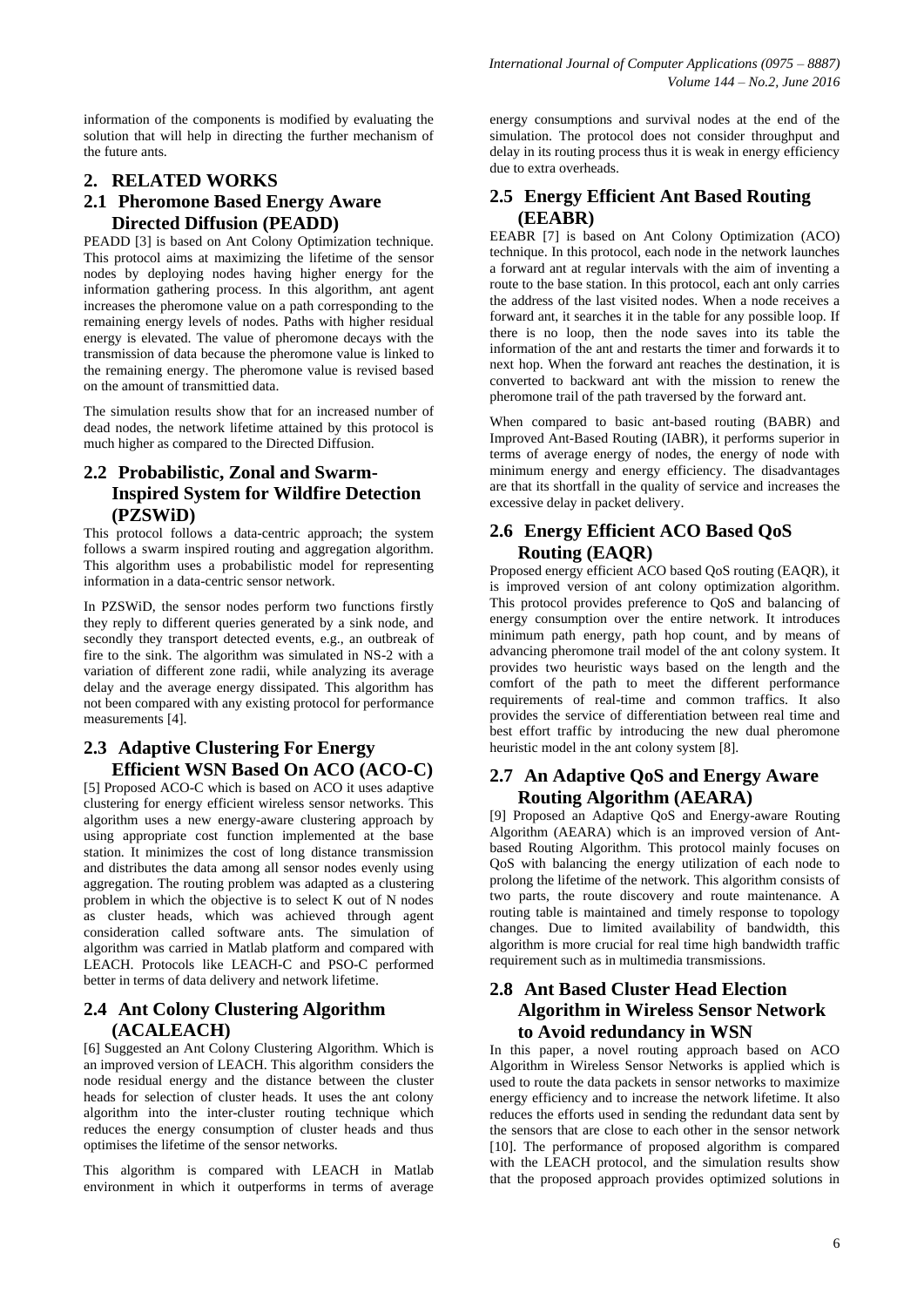terms of efficient energy utilization and enhanced network lifetime.

### **3. EXISTING SYSTEM**

The existing system [10] is the sensor network sensor nodes are grouped into clusters controlled by a single base station. Each cluster consists of a cluster head node that manages sensors in the cluster. The existing ant-based approach, there are two phases set-up phase and steady state phase as in LEACH protocol. The cluster head is chosen randomly in Existing ACO protocol for data transmission. ACO technique is applied in sending the packet data from these sensor nodes to the cluster head. This routing algorithm uses the probabilistic approach for constructing the solution, i.e. selecting the suitable path for transmission. This probabilistic selection uses pheromone information and the heuristic information, which is updated continuously. Data is transmitted from the sensor to the cluster head that is selected randomly through the optimal path.

$$
P_{ij} = \frac{SPP * E}{\sum (SPP * E)}
$$

 $i=1$ toN



**Figure 3: Flow Chat of Existing ACO Protocol**

Single Hop Packet Progress (SPP) depends upon the difference between the distance of source node to base station node and distance of an adjacent node to base station node. Energy (E) for each node is predefined. Probability is calculated for each node in the clusters and the node having highest probability will be selected as next hop for data transmission from source node to the cluster head which was elected randomly.

#### **3.1 Disadvantages**

It is not energy efficient as cluster head is chosen randomly among the live sensors, which leaves the scope of efficient selection of cluster head that will optimize the efficiency of the overall network.

### **4. PROPOSED SYSTEM**

The existing work [10] is not efficient as cluster head is chosen randomly among the live sensors, which leaves the scope of efficient selection of cluster head that will optimize the efficiency of the overall network. The proposed work makes use of maximum value of product of degree and energy for cluster head election.

In ACO technique, the ant agents are placed on the source node that iteratively produces the solution by using probabilistic approach and the pheromone value of optimum path from source to sink. For all the nodes that lie outside the radius of Cluster Head, ACO is applied in sending the packet data from these sensor nodes to the cluster head. This routing algorithm follows the probabilistic approach for constructing the solution, i.e. selecting the suitable path for transmission. Hence, the drain rate of the nodes will be linear, and packet delivery rate will be increased. Hence, network lifetime will be prolonged in higher level compared to other algorithms.

#### **4.1 ADVANTAGES**

- Proposed approach provides improved packet delivery rate network lifetime
- It modifies existing ACO protocol by selecting cluster head efficiently among live sensors.

#### **5. ENHANCEMENT**

In Optimized system the sensor nodes are grouped into clusters controlled by a single base station. Each cluster consists of a cluster head node that manages sensors in the cluster. In Optimized ant-based approach, there are two phases set-up phase and steady state phase as in LEACH protocol. The cluster head is chosen based on the maximum value of energy and degree for data transmission.

Cluster Head =Max (Degree\*Energy)
$$
_{i=1\text{toN}}
$$

The selection of cluster head based on energy and degree improves the network lifetime and reduces the communication cost. ACO technique is applied in sending the packet data from these sensor nodes to the cluster head. This routing algorithm uses the probabilistic approach for constructing the solution, i.e. selecting the suitable path for transmission. This probabilistic selection uses pheromone information and the heuristic information, which is updated continuously.

$$
\frac{P_{ij} = \text{SPP} * E}{\sum (\text{SPP} * E)}_{i=1\text{toN}}
$$

Single Hop Packet Progress (SPP) depends upon the difference between the distance of source node to base station node and distance of an adjacent node to base station node. Energy (E) is predefined for each node. Probability is calculated for each node in the clusters and the node having highest probability will be selected as next hop for data transmission from source node to the cluster head which was elected randomly.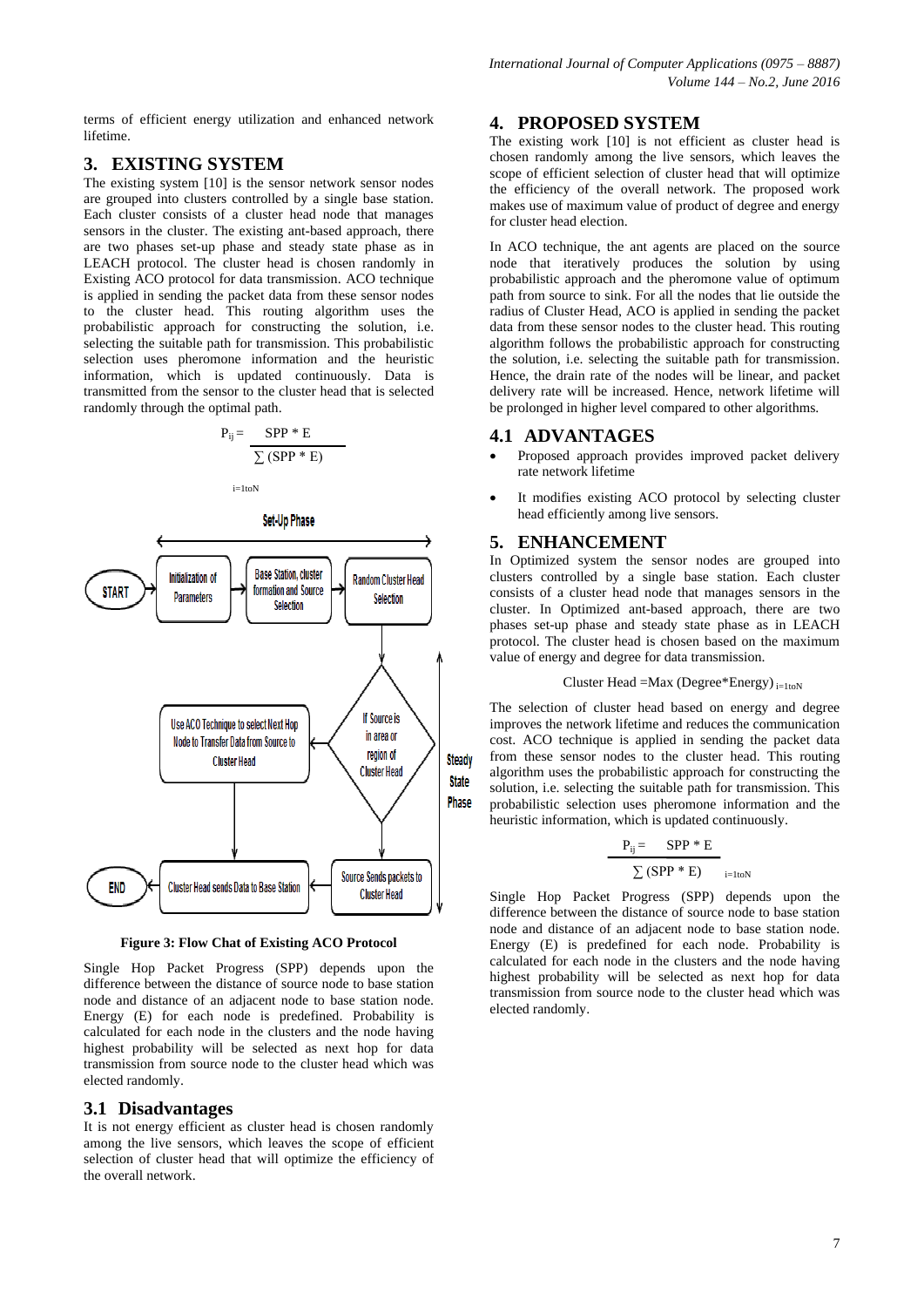



## **6. SIMULATION PARAMETERS AND RESULTS**

In simulation, we have compared the performance of Existing [10] and Optimized ACO protocol. These sensor nodes are distributed in 600\*600 square. These two protocols are compared considering:

- 1) The total number of nodes alive within the system at different rounds of iteration.
- 2) The total energy of the system at different rounds of iterations.
- 3) The total number of packets transmitted to the base station at different rounds of iterations.

| Table 1: Parameter values used for simulation |  |  |
|-----------------------------------------------|--|--|
|-----------------------------------------------|--|--|

| <b>Simulator</b>         | <b>Network Simulator 2</b> |
|--------------------------|----------------------------|
| Topology                 | Random                     |
| Interface Type           | Phy/WirelessPhy            |
| Mac Type                 | 802.11                     |
| Queue Type               | Drop tail/Priority Queue   |
| Queue Length             | 500 Packets                |
| Antenna Type             | Omni Antenna               |
| Propagation Type         | Two ray Ground             |
| Routing Protocol         | <b>AODV</b>                |
| <b>Application Agent</b> | <b>CBR</b>                 |
| Number of Nodes          | 20,30,40,50,60             |
| <b>Simulation Time</b>   | $30 \text{ ms}$            |
| Packet Size              | 512 Bytes                  |
| Area Size                | 600*600                    |

Simulation has shown that the proposed protocol has higher stability period and better energy utilization as compared to

Existing ACO protocol [10]. From the simulation following comparative results are obtained:

#### **6.1 Comparison of Number of Nodes Alive**

Simulation results show that the Optimized ACO protocol has more number of alive nodes at different rounds of iterations as compared to Existing ACO protocol. As the cluster, head is chosen efficiently in Optimized ACO protocol that makes the proper use of energy for routing data, and thus less number of nodes die in the system as compared to the Existing ACO Protocol.





#### **6.2 Average Residual Energy Comparison**

Simulation result shows that as the number of nodes increases the average residual energy also increases for both Existing and Optimized ACO protocol for the first round of iteration. As shown in figure 6 the drain rate of network energy is decreased in Optimized ACO protocol as compared to Existing ACO Protocol because cluster head is elected based on energy and degree in Optimized ACO Protocol, so the drain rate of the networks energy becomes linear which is not in case of Existing ACO protocol. Thus, it is analyzed that the Optimized ACO protocol is more energy efficient than Existing ACO protocol.



. 100 Rounds . 300 Rounds . 600 Rounds . 100 Rounds . 300 Rounds . 600 Rounds



**Figure 6: Comparison graph for Residual Energy at different Rounds of Iteration for Existing and Optimized ACO protocol**